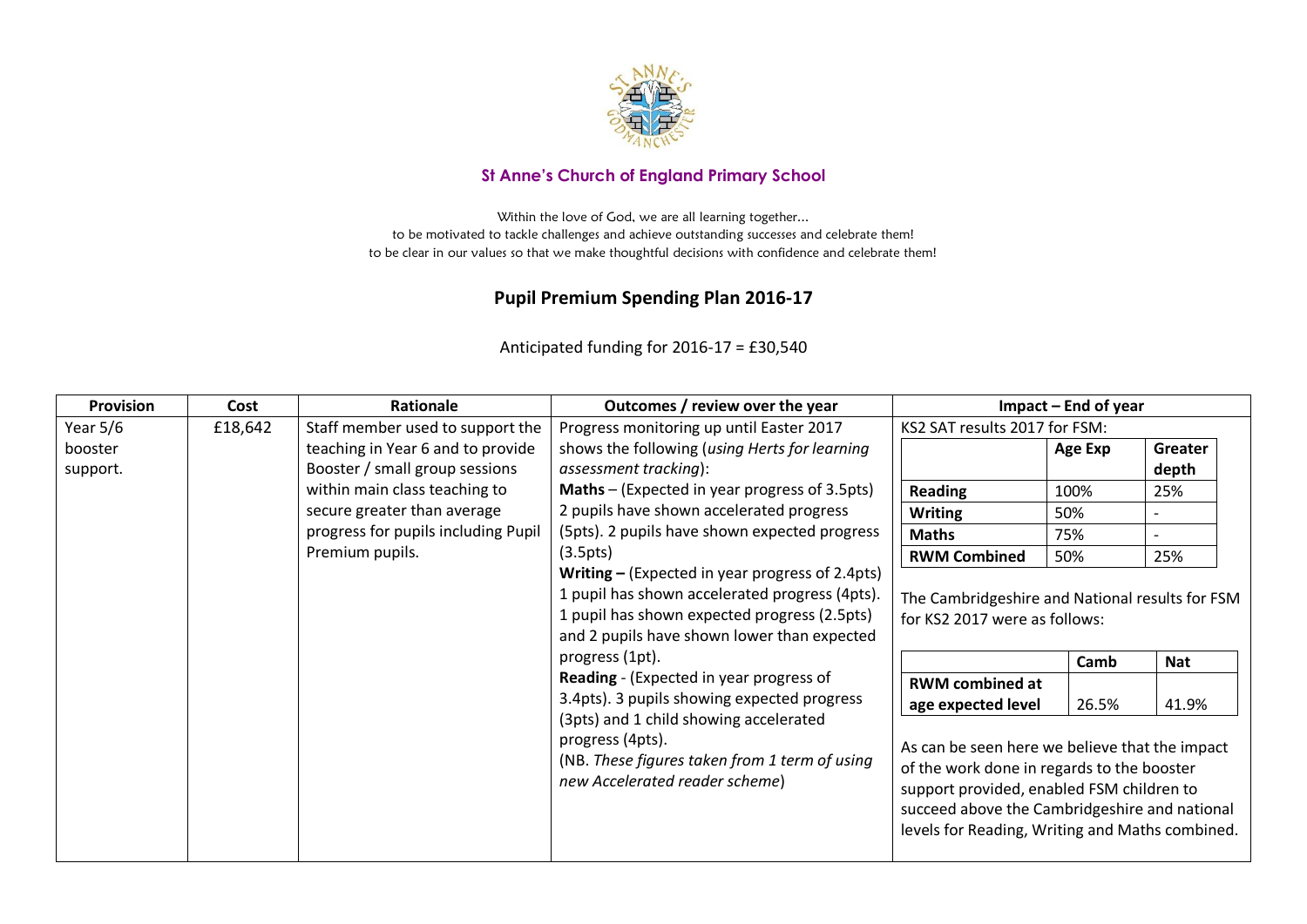| become embedded so that it is<br>for children.<br>March 2017. On average, children have<br>Impact on FSM children on phonics in Yr1 / Y2<br>retained and can be applied by<br>increased their assessed reading age by 6<br>retake:<br>a child, they require frequent<br>months over this period. This shows good<br>practise and consolidation. Eat<br>Pass<br>accelerated progress in reading. 2 children<br>N Learn runs from $8.30 - 8.55$<br>Year 1<br>100%<br>have increased their reading age by over 1<br>every day. The children who<br>Year 2 retake<br>100%<br>year during this term.<br>take part need to make<br>accelerated progress to move<br>KS1 children taking part in additional<br>Children who were regularly attending Eat and<br>to, or at least much nearer to,<br>reading during Eat and Learn, do not take<br>Learn were able to receive further 1:1 support<br>age-related expectations.<br>part in the on line comprehension<br>with reading. This allowed children to make<br>accelerated progress within reading and in<br>assessments. However, part of the aim is to<br>In January 2017, Eat and Learn<br>phonics.<br>enable children to read more each week.<br>was expanded to include 17<br>Analysis of data shows that children in KS1<br>children and then expanded<br>attending Eat and Learn, have more than<br>again at February half term to<br>doubled the amount of books they are<br>include 21. Extra staff in were<br>reading a week since starting the sessions in<br>put in place and additional set<br>January 2017.<br>up time given to staff for each<br>morning.<br>The additional provision<br>provided the following:<br>YR6 - Additional reading time<br>(that children are not always<br>getting at home), access to | 'Eat and Learn'<br>£2,500<br>- Early morning<br>small group,<br>tutored sessions<br>focusing on<br>Reading and | By providing children with pre-<br>learning on a daily basis they<br>should be able to access more<br>of the curriculum and at a<br>higher level of pitch. In addition, | In March 2017, the expanded Eat and Learn<br>sessions showed the following progress:<br>12 KS2 children taking part in additional<br>reading during Eat and Learn. Reading<br>comprehension tests were taken in January | Impact on reading for FSM children:<br>KS <sub>2</sub><br>KS1 | <b>Age Exp</b><br>100%<br>75% | GD<br>25%<br>25% |  |
|------------------------------------------------------------------------------------------------------------------------------------------------------------------------------------------------------------------------------------------------------------------------------------------------------------------------------------------------------------------------------------------------------------------------------------------------------------------------------------------------------------------------------------------------------------------------------------------------------------------------------------------------------------------------------------------------------------------------------------------------------------------------------------------------------------------------------------------------------------------------------------------------------------------------------------------------------------------------------------------------------------------------------------------------------------------------------------------------------------------------------------------------------------------------------------------------------------------------------------------------------------------------------------------------------------------------------------------------------------------------------------------------------------------------------------------------------------------------------------------------------------------------------------------------------------------------------------------------------------------------------------------------------------------------------------------------------------------------------------------------------------------------------|----------------------------------------------------------------------------------------------------------------|-------------------------------------------------------------------------------------------------------------------------------------------------------------------------|-------------------------------------------------------------------------------------------------------------------------------------------------------------------------------------------------------------------------|---------------------------------------------------------------|-------------------------------|------------------|--|
| additional reading quizzes each                                                                                                                                                                                                                                                                                                                                                                                                                                                                                                                                                                                                                                                                                                                                                                                                                                                                                                                                                                                                                                                                                                                                                                                                                                                                                                                                                                                                                                                                                                                                                                                                                                                                                                                                              | specific targets                                                                                               | in order for knowledge to<br>Accelerated Reader to carry out                                                                                                            | 2017 and then again at the end of term in                                                                                                                                                                               |                                                               |                               |                  |  |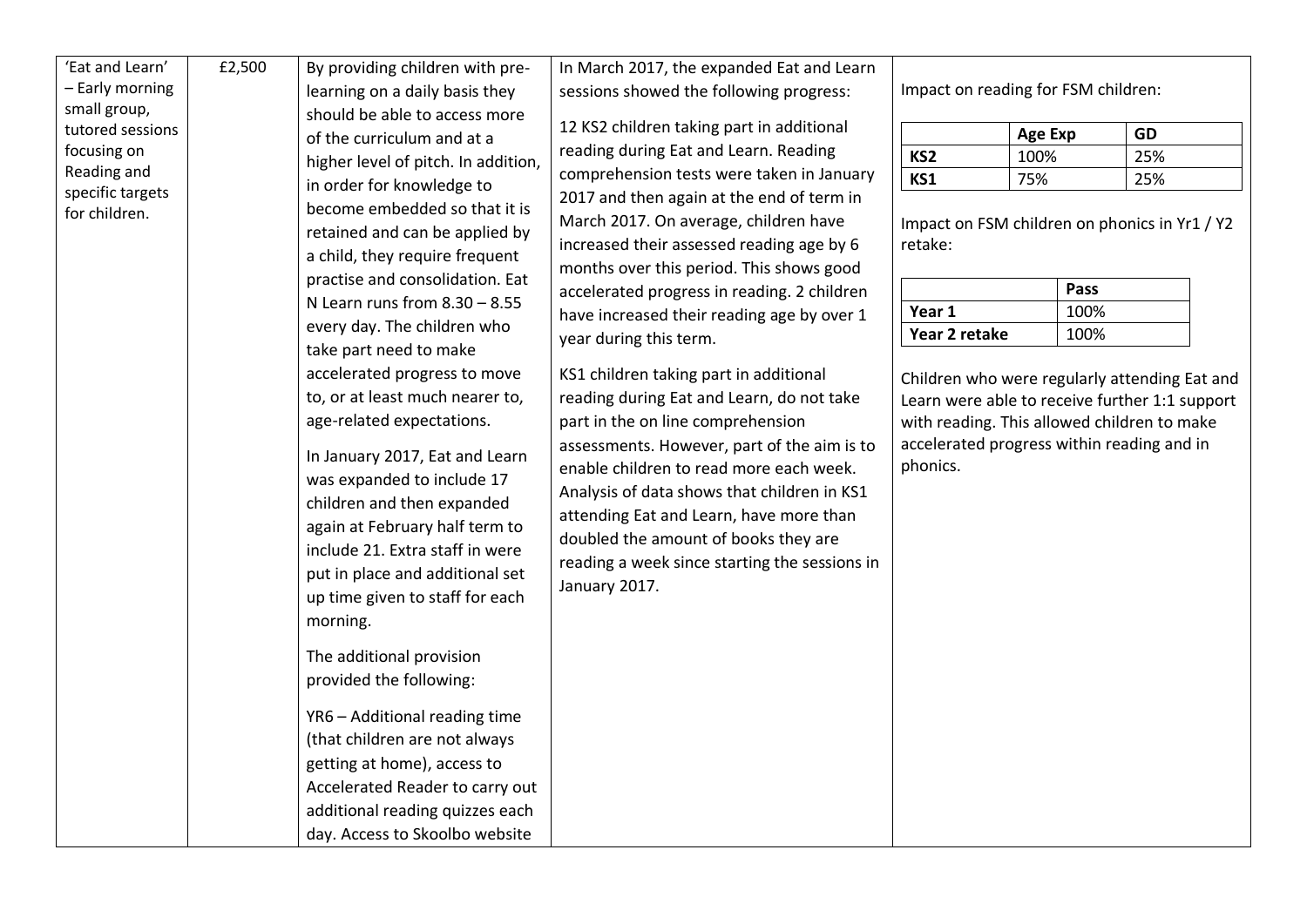|                                    |        | for additional literacy and maths<br>games and practice quizzes<br>(particularly useful for children<br>with little or no computer<br>access at home)<br>The majority of children in the<br>other year groups are having<br>additional reading time given to<br>them during eat and learn. They<br>can access lap tops and ipads to<br>take Accelerated reading<br>quizzes. |                                                                                                                                                                                                                                                                 |                                                                                                                                                                                                                                                                |
|------------------------------------|--------|-----------------------------------------------------------------------------------------------------------------------------------------------------------------------------------------------------------------------------------------------------------------------------------------------------------------------------------------------------------------------------|-----------------------------------------------------------------------------------------------------------------------------------------------------------------------------------------------------------------------------------------------------------------|----------------------------------------------------------------------------------------------------------------------------------------------------------------------------------------------------------------------------------------------------------------|
| Accelerated<br>Reader              | £1500  | <b>Accelerated Reader scheme</b><br>introduced across whole school<br>during the course of the year.<br>Initially starting in KS1 from<br>September 2016 then into KS2 in<br>January 2017.                                                                                                                                                                                  | Impact of Accelerated Reader scheme is<br>highlighted above.                                                                                                                                                                                                    | The Accelerated Reader program in school<br>allowed teaching staff to targets specific<br>children, ensuring that the amount of books<br>they were reading each week increased and<br>was in line with other children.                                         |
|                                    |        | This scheme enables children to<br>read a wider range of titles and<br>focuses on reading<br>comprehension and not just<br>decoding. This scheme enables<br>children to be targeted on a<br>weekly basis and can enable                                                                                                                                                     |                                                                                                                                                                                                                                                                 | Feedback from pupil voice reported that<br>children liked the Accelerated Reader scheme<br>as it allowed them to read a wider range of<br>titles that the children found more interesting.<br>This helped children to become more engaged<br>in their reading. |
|                                    |        | accelerated progress in reading<br>across both key stages.                                                                                                                                                                                                                                                                                                                  |                                                                                                                                                                                                                                                                 | The ability to test comprehension of children's<br>reading on a regular basis was essential in<br>being able to move children on in regards to<br>their reading.                                                                                               |
| <b>Additional ICT</b><br>equipment | £3,500 | Additional laptops and tablets<br>purchased for the school to<br>specifically help children access<br>the new Accelerated Reading<br>scheme, Skoolbo (Additional<br>learning website), Supporting<br>literacy and topic work in KS2.                                                                                                                                        | Laptops and tablets are available before<br>school and at lunchtimes for children to access<br>the online learning such as Skoolbo and<br>accelerated reader.<br>The use of laptops is being trailed in yr5 to<br>encourage children who have difficulties with | The additional lap tops and ICT equipment<br>purchased at the school allowed children to<br>access the reading scheme and the Skoolbo<br>leaning website, both during the day and during<br>'Eat and Learn'.                                                   |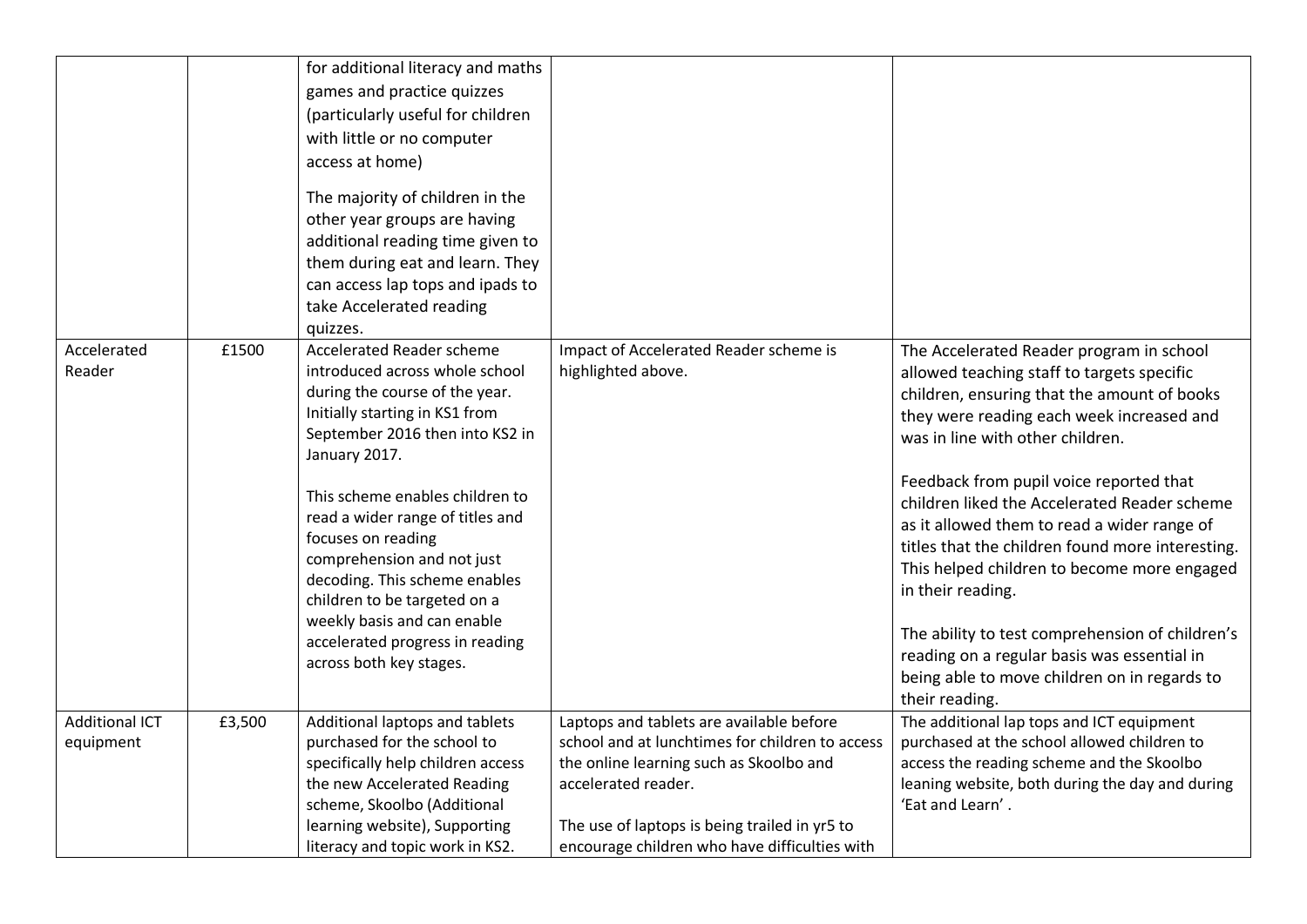|                                                                                                  |      |                                                                                                                                                                                                                                                                                                                                                                                          | writing, to produce work where the focus is on<br>content and not handwriting and spelling.<br>Feedback from teacher within yr5 is that<br>children ar more willing to participate in<br>longer writing tasks. Additional plans to<br>develop this, is to provide more opportunities<br>for children to use laptops and to provide<br>additional support with typing and keyboard                                                                                                                                                                                                                                                                              | Children engaging with Skoolbo every morning<br>before school have made better than average<br>progress in Maths, particually within KS2. |                                                                                                                                                                |                                                                                                                                                    |
|--------------------------------------------------------------------------------------------------|------|------------------------------------------------------------------------------------------------------------------------------------------------------------------------------------------------------------------------------------------------------------------------------------------------------------------------------------------------------------------------------------------|----------------------------------------------------------------------------------------------------------------------------------------------------------------------------------------------------------------------------------------------------------------------------------------------------------------------------------------------------------------------------------------------------------------------------------------------------------------------------------------------------------------------------------------------------------------------------------------------------------------------------------------------------------------|-------------------------------------------------------------------------------------------------------------------------------------------|----------------------------------------------------------------------------------------------------------------------------------------------------------------|----------------------------------------------------------------------------------------------------------------------------------------------------|
| Additional<br>books to<br>enhance<br>reading scheme<br>and to appeal to<br>reluctant<br>readers. | £500 | Additional books have been<br>purchased to ensure each child<br>can access a range of titles from a<br>range of authors and genres. This<br>provides children with a richer<br>diet of reading material and<br>engages more reluctant readers.                                                                                                                                           | skills to develop typing speed.<br>A total of 600 additional titles have been<br>purchased since September 2017 to ensure<br>there is a greater range of titles for children to<br>read from.<br>Discussions between staff and pupils have<br>enabled the purchasing of ranges of books<br>from specific authors to encourage reluctant<br>readers. Feedback from teachers has shown<br>that reluctant readers are often choosing a<br>particular author or range of books that<br>interests them and that due to the new<br>purchases, they are more inspired to read.<br>This is now becoming more evident in the<br>Accelerated Reader data outlined above. |                                                                                                                                           | that the increase in the number of books<br>available in school on the Accelerated Reader<br>being available in school.<br>for FSM children across the school. | Pupil Voice and parent feedback demonstrates<br>scheme, has allowed a more varied range of text<br>This has had a direct impact on reading results |
| <b>Maths</b><br>resources                                                                        | £700 | The school has changed their<br>approach to teaching maths to<br>enable a more holistic approach<br>to the teaching of the subject<br>allowing for more discussion<br>around mathematical concepts.<br>Following an internal audit, this<br>has been supported with the<br>purchase of additional maths<br>resources to enhance teaching<br>and learning and to provide more<br>support. | New resources were introduced in class in<br>February to coincide with the changes in<br>maths delivery across the school.<br>The Spring term data has generally shown an<br>increase in children progress in maths. This is<br>particularly so in years 1 and 6 where Pupil<br>Premium progress in maths has been assessed<br>as 'Very Strong' and within years 2 and 5 as<br>'Good Progress' (data taken from Herts for<br>Learning Assessment monitoring scheme)                                                                                                                                                                                            | KS <sub>2</sub><br>KS1                                                                                                                    | Impact on maths for FSM children:<br><b>Age Exp</b><br>75%<br>50%                                                                                              | GD<br>0%<br>25%                                                                                                                                    |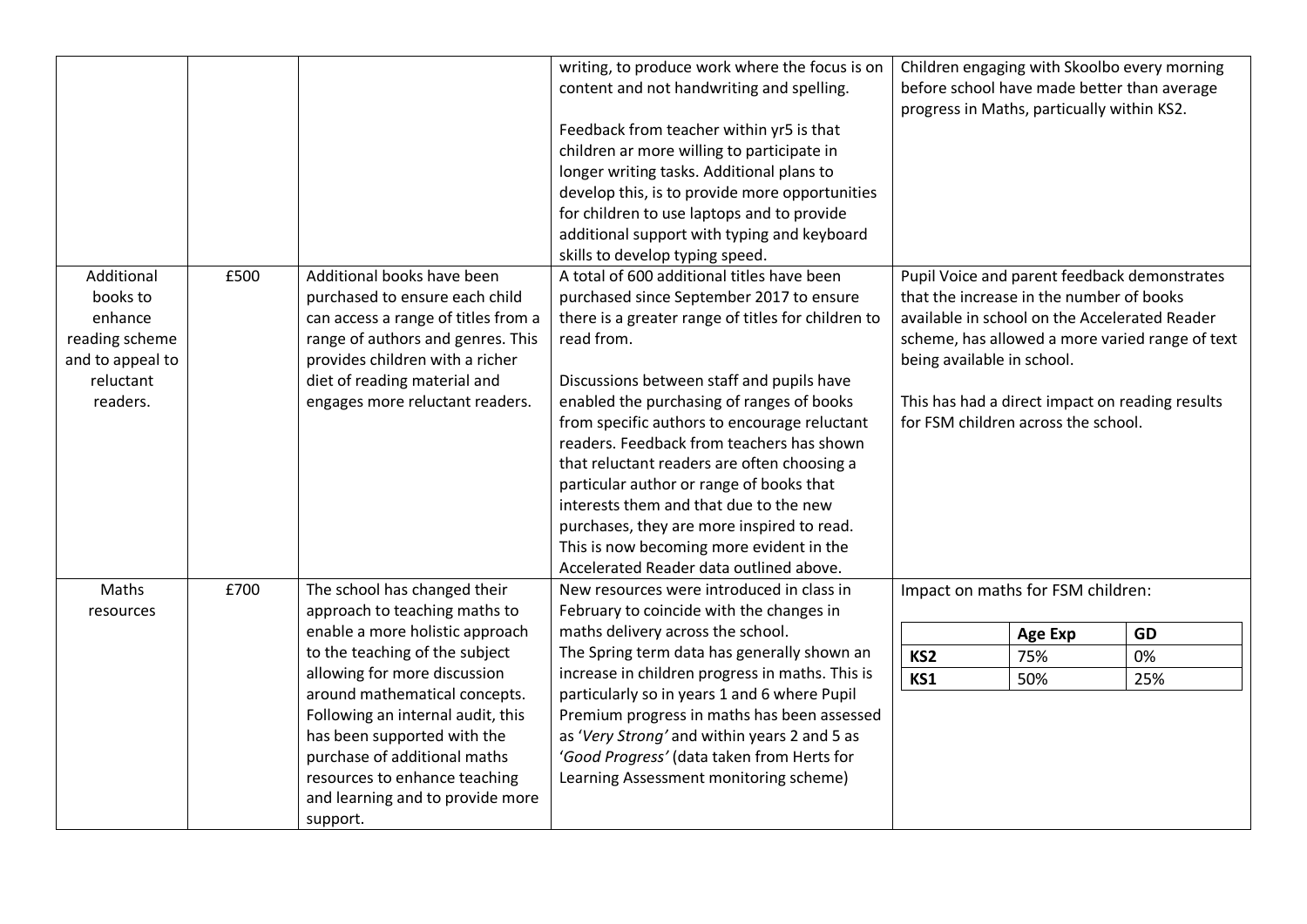| <b>Sensory Circuits</b> | £900  | Over 20% of our Pupil Premium    | Through teacher feedback and observations        | Teaching staff have fed back that children           |
|-------------------------|-------|----------------------------------|--------------------------------------------------|------------------------------------------------------|
|                         |       | children also have some form of  | of children, children taking part in sensory     | taking part in Sensory Circuits have arrived in      |
|                         |       | Special Educational Need and     | circuits enter class in the morning more         | class more focused and ready to learn.               |
|                         |       | are included on the SEN          | settled and ready to learn.                      |                                                      |
|                         |       | register. Some of these children |                                                  |                                                      |
|                         |       | have sensory needs. Sensory      | Class teachers have commented on                 |                                                      |
|                         |       | Circuits is provided before the  | improved attention span of specific children.    |                                                      |
|                         |       | school day (and after lunch for  |                                                  |                                                      |
|                         |       | some children). This programme   | Positive feedback from parents has shown         |                                                      |
|                         |       | helps these children to settle   | that they are keen for their children to take    |                                                      |
|                         |       | and approach their learning      | part in the group and that the children enjoy    |                                                      |
|                         |       | with a much improved, calmer     | the sessions.                                    |                                                      |
|                         |       | attitude.                        |                                                  |                                                      |
| Milk and fruit          | £450  | All Pupil Premium children       | Observations of children's engagement and        | Children enjoy 'snack time'. This has often          |
|                         |       | receive daily fruit and milk at  | well-being which form part of our Pupil          | been used by staff in the development of             |
|                         |       | break time at no cost to the     | Premium Monitoring show good                     | children's social and emotional development.         |
|                         |       | parents. The successful          | engagement in the time immediately after         |                                                      |
|                         |       | education of a child requires a  | break. Additional Fruit and Milk is also         | This is a key time where children come               |
|                         |       | holistic view. For a child to be | offered during the Eat and Learn sessions in     | together and share a 'quiet time' to have            |
|                         |       | ready to learn they must be      | the morning for all children. This               | stories read to them, play mental maths games        |
|                         |       | well-nourished and hydrated.     | supplements children's breakfasts.               | or take part in class discussions.                   |
|                         |       | Missing out on this provision    |                                                  |                                                      |
|                         |       | would also be detrimental to a   |                                                  | Children work hard at St Annes and the snack         |
|                         |       | disadvantaged child's self-      |                                                  |                                                      |
|                         |       |                                  |                                                  | time provides an opportunity to ensure that          |
|                         |       | esteem.                          |                                                  | their energy levels do not fall during the           |
|                         |       |                                  |                                                  | morning. It provides at least one of the             |
|                         |       |                                  |                                                  | children's '5 a day' which contributes to            |
|                         |       |                                  |                                                  | healthy physical development and helps to            |
|                         |       |                                  |                                                  | promote a healthy diet.                              |
| School trips and        | £1000 | Pupil Premium funding is used to | 75% of the children in year 6 who receive        | All children who wished to, were able to take        |
| residential             |       | support the cost of the yr6      | pupil premium, took part in the residential trip | part in school trips and activities. These helps the |
|                         |       | residential trip which provides  | to Belchamps in Essex.                           | school to provide rich and diverse educational       |
|                         |       | children an experiences away     |                                                  | experiences that contribute to children's            |
|                         |       | from home where they can tackle  | Children across the school have been able to     | learning.                                            |
|                         |       | new challenges and develop       | take part in school trips such as visits to      |                                                      |
|                         |       | social, emotional and            | Duxford air museum, visits to local parks and    | In particular regards to the year 6 residential,     |
|                         |       | communication skills.            | Mountfitchet Castle.                             | children are challenged to take part in new          |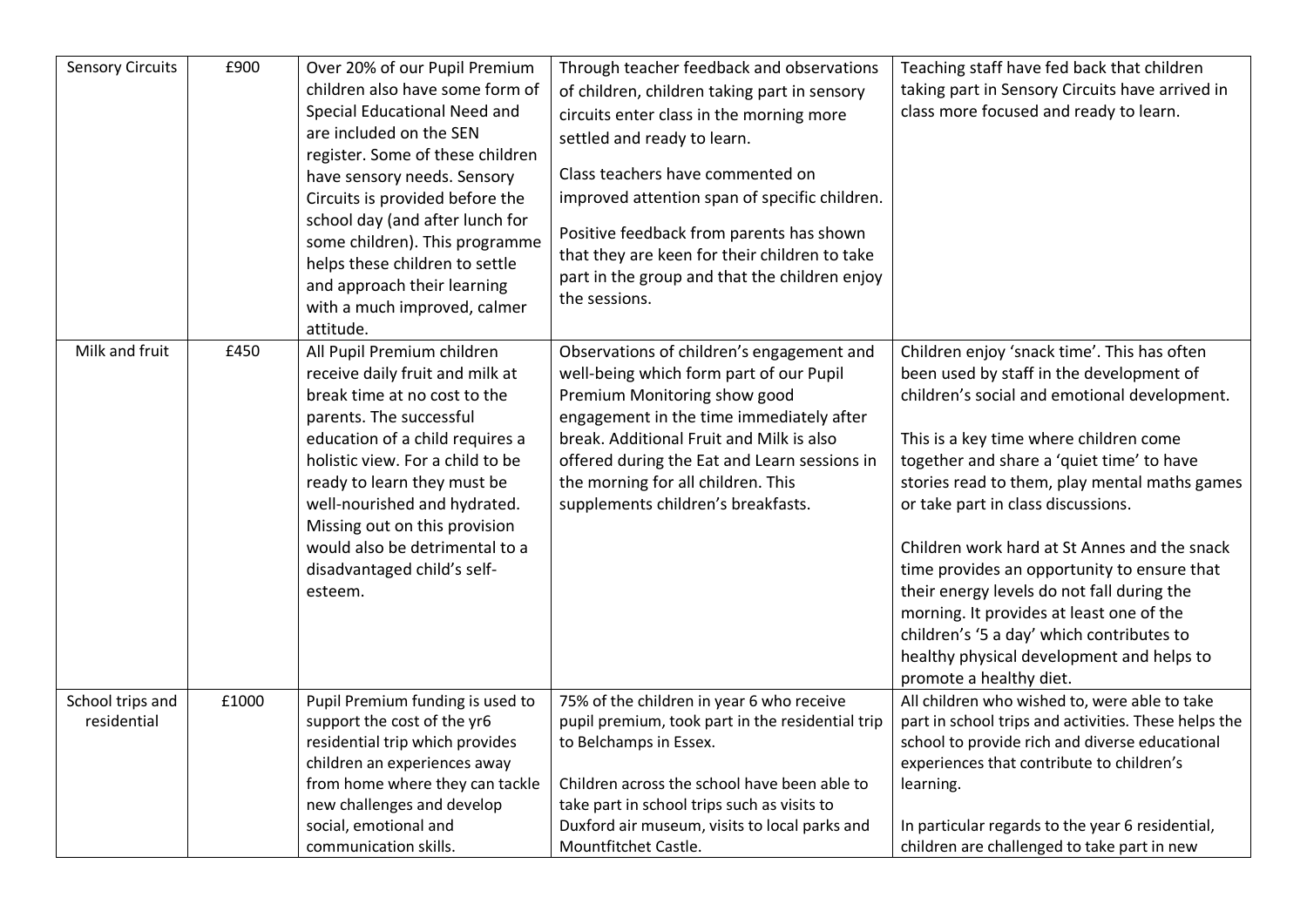|                                      |       | Where school trips are arranged,<br>parents and carers are asked for<br>donations towards the costs.<br>These trips can help to support<br>and enhance children's learning<br>on specific topic areas<br>throughout the year. The school<br>provides support so that all<br>children have access to these<br>activities.                      |                                                                                                                                                                                                                               | experiences whilst being supported in a safe and<br>nurturing environment. This helps to build self-<br>esteem, confidence and resilience.<br>Many of the activities involve team working that<br>helps to promote friendship groups and develop<br>an understanding of other people's needs. This<br>ensures that children's social and emotional<br>development grows and contributes to the<br>'whole child' and not just academic levels or<br>achievement.                                                                                                                                                           |
|--------------------------------------|-------|-----------------------------------------------------------------------------------------------------------------------------------------------------------------------------------------------------------------------------------------------------------------------------------------------------------------------------------------------|-------------------------------------------------------------------------------------------------------------------------------------------------------------------------------------------------------------------------------|---------------------------------------------------------------------------------------------------------------------------------------------------------------------------------------------------------------------------------------------------------------------------------------------------------------------------------------------------------------------------------------------------------------------------------------------------------------------------------------------------------------------------------------------------------------------------------------------------------------------------|
| Access to extra<br>school activities | £600  | Pupil Premium funding helps to<br>support children to take part in<br>after school activities including a<br>variety of sports clubs. This<br>encourages children to keep fit<br>and healthy and helps them to<br>build upon their social skills and<br>support their peer to peer<br>networks.                                               | Pupil Premium funding has helped to provide<br>access to afterschool clubs for 5 children. This<br>will be built upon in the future ensuring that<br>parents are fully aware of the entitlement and<br>opportunities offered. | No child at the school is hindered in taking part<br>in extracurricular school activities due to<br>financial reasons.<br>The school offers a range of sporting activities at<br>lunchtime and after school which helps to<br>promote social emotional skills, building a sense<br>of community and helps to keep children<br>healthy.                                                                                                                                                                                                                                                                                    |
| Pastoral support<br>counselling      | £1500 | At St Annes, we strongly believe<br>that a child cannot learn well,<br>let alone achieve their potential,<br>unless they are at a point of<br>well-being which allows them<br>to. This holistic view is an<br>extremely important part of the<br>ethos of St Anne's. We employ a<br>counsellor as our Pastoral<br>Leader for 3 days per week. | 43% of pupil premium children have accessed<br>Pastoral support / counselling so far this<br>academic year.                                                                                                                   | Pastoral support has included:<br>1:1 play therapy sessions<br>1:1 counselling sessions<br>Social emotional skills delivered in small<br>groups.<br>Regular 'check in' with specific children<br>to help them through difficult times.<br>Help and support children resolve<br>difficulties.<br>The impact of this support is difficult to<br>evidence. However, attendance at school is<br>good, at 96.6% (July 2017).<br>A new system for recording behaviour incidents<br>across the school was put in place in January<br>2017. The work of the Pastoral leader helps to<br>support children in regards to behaviour. |